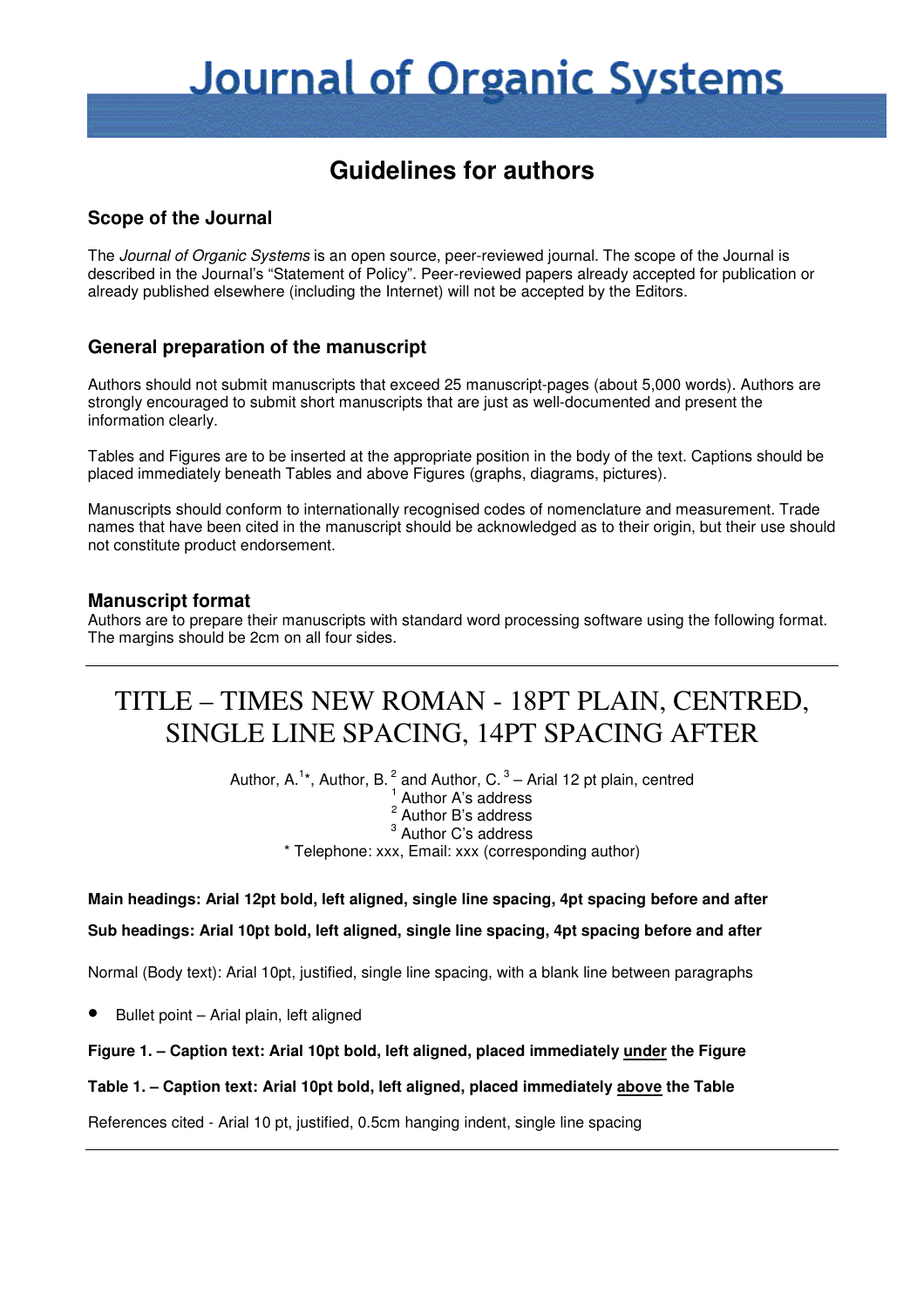# **Title and Authors**

The **Title** should be short and informative. Names and addresses of each author and any co-authors one of whom is to be identified as a contact-person for post-publication purposes.

## **Abstract and Keywords**

A well-worded **Abstract** of up to 200 words is required. Up to 6 keywords may be provided. Do not include words that occur in the title or abstract. Abstracts and keywords serve at least two major purposes, (1) they highlight the major results and conclusions of the work being reported, and (2) they are used by international abstracting services to alert readers about recent publications in relevant categories.

## **Introduction**

The **Introduction** should clearly and fully set the scene as to why the research or review was conducted, including existing knowledge about the topic, gaps in the knowledge and the aims of the work being reported. The careful use of recent, relevant references is essential.

### **Materials and Methods**

The **Methods** section should fully describe and give a detailed account of the procedures involved in the work being reported. This includes any statistical procedures used in data processing.

### **Results**

The **Results** relate only to the study or review being reported.

### **Discussion**

The **Discussion** should not be a rewording of the Results section. This section should be an attempt to interpret the significance of the Results in light of existing (scientific, practical, etc.) knowledge. The careful use of relevant references is important for placing the new Results in context. This may usefully lead to a statement of what the authors have concluded.

### **Acknowledgments**

Optionally, include acknowledgements of assistance from organizations, institutions, and named persons directly involved.

### **References**

The manuscript should have a complete list of references cited in the text, including any Internet citations. The list should be arranged in alphabetical (then chronological) order. Please follow international standards for the Harvard System of formatting references: http://libweb.anglia.ac.uk/guides/new\_harvard.php or http://ilp.anu.edu.au/citations/harvard/harvard.pdf. An EndNote style file (ENS) is available upon request.

Citations in the text should follow the Harvard System (Author-Date style), e.g. (Yang 2004, Jones 2009).

#### **Book**

Williams, H.T & Walters, M.M. 2009. Food Safety Guidelines. New Zealand Food Safety Authority, Auckland.

#### **Book chapter or Conference paper**

Blake, G.R. & Hartge, K.H. 1986. Bulk density. In: Klute, A. (ed.) Methods of Soil Analysis, Part I. Agronomy Society of America, Madison, Wisconsin. pp. 363-376.

#### **Edited book or Conference proceedings**

Schmidt, F.G., Becker, D.A. & Simmons, S.W. (eds.) 2008. Proceedings of the 9th International Soil Science Conference, 4-7 July 2008, University of Honolulu, Hawaii. International Soil Science Society, Rome.

#### **Journal article**

Jefferson, B., Collins, E., & Davis M.P. 2005. Greenhouse evaluation of seed and drench treatments. Journal of Horticulture, 169(2): 293-299.